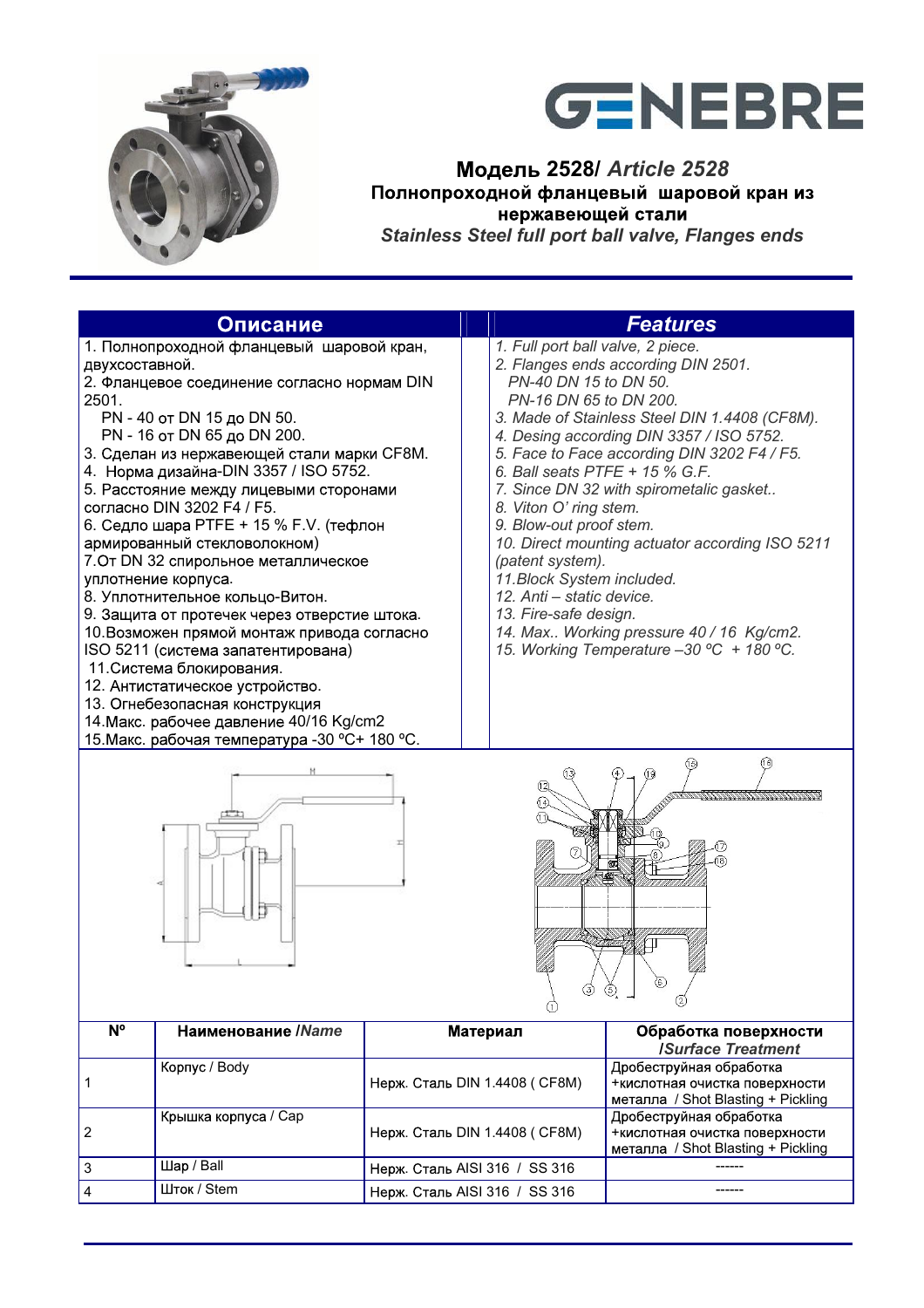| $\overline{5}$ | Уплотнение седла шара / Ball<br>seats | Тефлон/PTFE+15% GF.           |         |
|----------------|---------------------------------------|-------------------------------|---------|
| l 6            | Прокладка / Gasket                    | SS+Graphite                   | ------  |
| 7              | Уплотнение штока / Stem<br>packing    | Тефлон/PTFE+graphite          |         |
| l 8            | Уплотнительное кольцо / О-<br>Ring    | Витон/Viton                   |         |
| $\overline{9}$ | Уплотнение штока / Stem<br>packing    | Тефлон/ PTFE                  | ------  |
| 10             | Шайба штока / Stem Ring               | Нерж. Сталь AISI 316 / SS 316 |         |
| 11             | Пружинная шайба / Spring<br>Washer    | Нерж. Сталь AISI 301 / SS 301 |         |
| 12             | Гайка / Nut                           | Нерж. Сталь AISI 316 / SS 316 | ------- |
| 13             | Шайба / Washer                        | Нерж. Сталь AISI 304 / SS 304 |         |
| 14             | Ограничитель / Stopper                | Нерж. Сталь AISI 304 / SS 304 |         |
| 15             | Ручка / Handle                        | Нерж. Сталь AISI 304 / SS 304 |         |
| 16             | Чехол / Handle Sleeve                 | Винил/Vynil                   |         |
| 17             | Гайка / Nut                           | Нерж. Сталь AISI 316 / SS 316 |         |
| 18             | Болт / Stud Bolt                      | Нерж. Сталь AISI 316 / SS 316 |         |
| 19             | Контршайба / Lock Washer              | Нерж. Сталь AISI 304 / SS 304 |         |

## **: 2 ½ 8 / For 2 ½ 8 Sizes Only.**

| N <sup>o</sup> | Наименование /Name         | <b>Материал</b>      | Обработка поверхности /Surface<br><b>Treatment</b>                                            |
|----------------|----------------------------|----------------------|-----------------------------------------------------------------------------------------------|
| 14             | Корпус ручки / Body Handle | Нерж. сталь AISI 304 | Дробеструйная обработка + кислотная очистка<br>поверхности металла / Shot Blasting + Pickling |
| i 19           | <sup>-</sup> айка / Nut    | Нерж. сталь AISI 316 |                                                                                               |
| 20             | Ограничитель/ Stopper      | Hepж. сталь AISI 304 |                                                                                               |
| l 21           | Контршайба / Lock Washer   | Нерж. сталь AISI 304 |                                                                                               |





## **Антистатическое устройство / Antiestatic Device.**



Это устройство гарантирует электрическое постоянство между шаром-штоком-корпусом, что необходимо при . / This device guarantees us the electric continuity between Ball - Stem - Body, this is of special necessity in inflammable fluids.